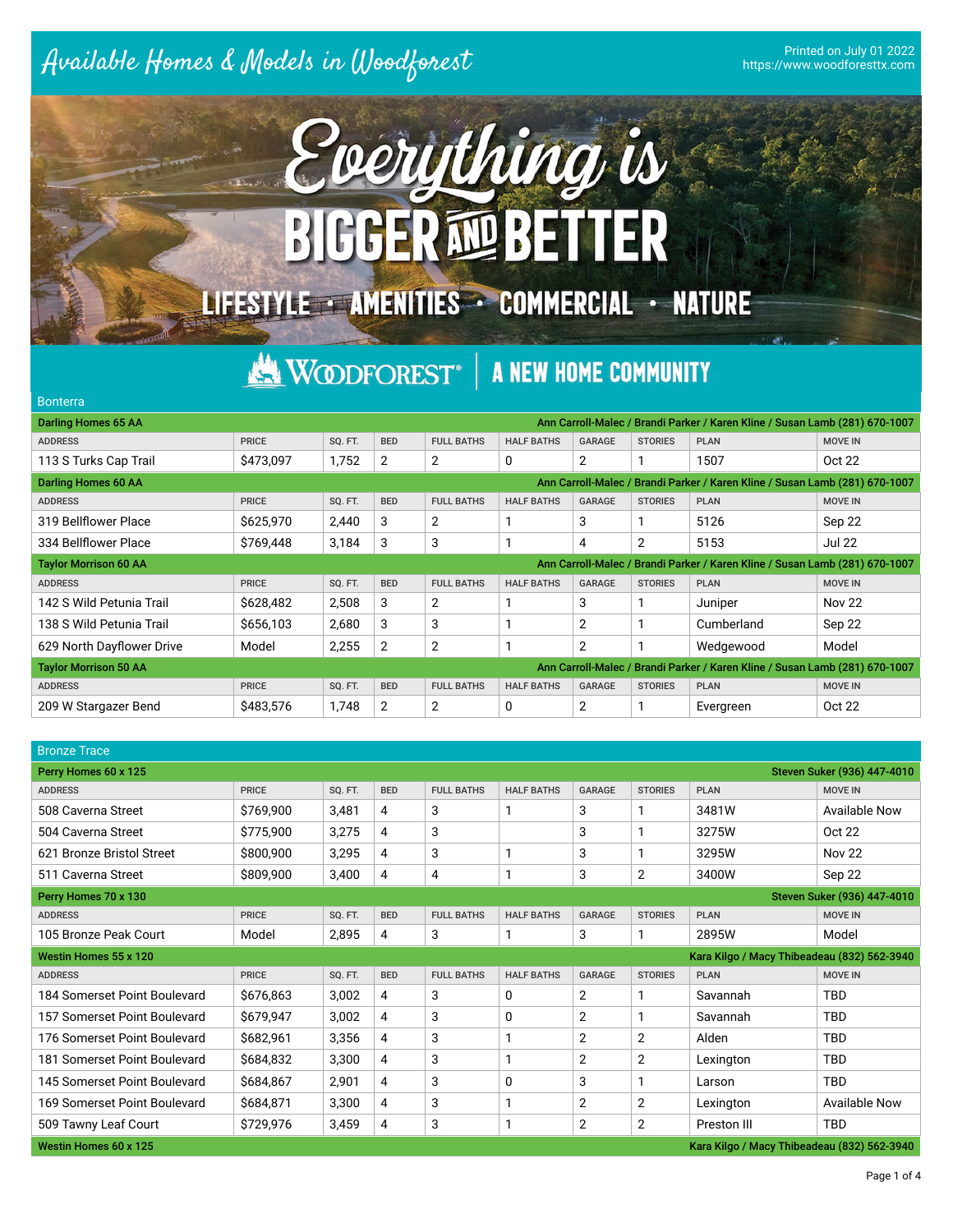| <b>ADDRESS</b>                                                       | PRICE        | <b>SO. FT.</b> | <b>BED</b> | <b>FULL BATHS</b> | <b>HALF BATHS</b> | <b>GARAGE</b> | <b>STORIES</b> | <b>PLAN</b> | <b>MOVE IN</b> |  |  |
|----------------------------------------------------------------------|--------------|----------------|------------|-------------------|-------------------|---------------|----------------|-------------|----------------|--|--|
| 229 Patina Sorrel Drive                                              | \$684,338    | 3,393          | 4          |                   |                   | 3             |                | Emery IV    | <b>TBD</b>     |  |  |
| 217 Patina Sorrel Drive                                              | \$742.967    | 3.793          | 5          | 4                 |                   |               |                | Rowan V     | TBD            |  |  |
| Kara Kilgo / Macy Thibeadeau (832) 562-3940<br>Westin Homes 70 x 130 |              |                |            |                   |                   |               |                |             |                |  |  |
|                                                                      |              |                |            |                   |                   |               |                |             |                |  |  |
| <b>ADDRESS</b>                                                       | <b>PRICE</b> | <b>SO. FT.</b> | <b>BED</b> | <b>FULL BATHS</b> | <b>HALF BATHS</b> | <b>GARAGE</b> | <b>STORIES</b> | <b>PLAN</b> | <b>MOVE IN</b> |  |  |

| <b>Kingsley Square</b>                                        |              |         |            |                   |                   |                |                |                |                |  |  |  |
|---------------------------------------------------------------|--------------|---------|------------|-------------------|-------------------|----------------|----------------|----------------|----------------|--|--|--|
| David Weekley Homes 50 x 120<br>Jennifer Allen (281) 271-5185 |              |         |            |                   |                   |                |                |                |                |  |  |  |
| <b>ADDRESS</b>                                                | <b>PRICE</b> | SQ. FT. | <b>BED</b> | <b>FULL BATHS</b> | <b>HALF BATHS</b> | <b>GARAGE</b>  | <b>STORIES</b> | <b>PLAN</b>    | <b>MOVE IN</b> |  |  |  |
| 308 Bromley Square Drive                                      | \$473,426    | 2,215   | 3          | $\overline{2}$    |                   | 2              |                | Kepley         | Sep 22         |  |  |  |
| 131 Kingsley Grove Street                                     | \$524,644    | 2,420   | 3          | $\overline{2}$    |                   | $\overline{2}$ |                | Danbridge      | <b>Oct 22</b>  |  |  |  |
| 312 Bromley Square Drive                                      | \$549,273    | 2,649   | 4          | 3                 | 0                 | $\overline{2}$ | 2              | Jewel          | Sep 22         |  |  |  |
| 238 Thistle Drive                                             | Model        | 2,287   | 3          | 2                 |                   | $\overline{2}$ |                | Danbridge B086 | Model          |  |  |  |
| 242 Thistle Drive                                             | Model        | 1,885   | 3          | 2                 |                   | $\overline{2}$ |                | Parma 4965     | Model          |  |  |  |
| David Weekley Homes 40 x 120                                  |              |         |            |                   |                   |                |                |                |                |  |  |  |
| <b>ADDRESS</b>                                                | <b>PRICE</b> | SQ. FT. | <b>BED</b> | <b>FULL BATHS</b> | <b>HALF BATHS</b> | <b>GARAGE</b>  | <b>STORIES</b> | <b>PLAN</b>    | <b>MOVE IN</b> |  |  |  |
| 179 Bungalow Drive                                            | \$421,164    | 1,722   | 3          | $\overline{2}$    |                   | 2              |                | Abney          | Oct 22         |  |  |  |
| 187 Bungalow Drive                                            | \$433,827    | 1,925   | 3          | $\overline{2}$    | 0                 | $\overline{2}$ |                | Parma          | Sep 22         |  |  |  |
| 175 Bungalow Drive                                            | \$467,769    | 2,197   | 3          | $\overline{2}$    |                   | 2              | 2              | Benefield      | Sep 22         |  |  |  |
| 183 Bungalow Drive                                            | \$489,608    | 2,408   | 3          | $\overline{2}$    |                   | 2              | 2              | Ziegler        | Sep 22         |  |  |  |

| Noble Greens                                                        |              |                |            |                   |                   |               |                |                 |                            |  |
|---------------------------------------------------------------------|--------------|----------------|------------|-------------------|-------------------|---------------|----------------|-----------------|----------------------------|--|
| <b>Highland Homes 75 Noble Greens</b><br>Mike Jarvis (713) 261-0861 |              |                |            |                   |                   |               |                |                 |                            |  |
| <b>ADDRESS</b>                                                      | <b>PRICE</b> | SQ. FT.        | <b>BED</b> | <b>FULL BATHS</b> | <b>HALF BATHS</b> | GARAGE        | <b>STORIES</b> | <b>PLAN</b>     | <b>MOVE IN</b>             |  |
| 216 N Opulent Drive                                                 | \$995,000    | 3,700          | 4          | 4                 |                   | 3             |                | <b>Plan 274</b> | Aug 22                     |  |
| <b>Huntington Homes 65 Noble Greens</b>                             |              |                |            |                   |                   |               |                |                 | Mike Jarvis (713) 261-0861 |  |
| <b>ADDRESS</b>                                                      | <b>PRICE</b> | <b>SO. FT.</b> | <b>BED</b> |                   |                   |               |                |                 |                            |  |
|                                                                     |              |                |            | <b>FULL BATHS</b> | <b>HALF BATHS</b> | <b>GARAGE</b> | <b>STORIES</b> | <b>PLAN</b>     | <b>MOVE IN</b>             |  |
| 207 S Empress Green Place                                           | \$921,234    | 3,035          | 4          | 4                 |                   | 3             |                | <b>Plan 217</b> | Oct 22                     |  |

| Pine Island                                                     |              |                |            |                   |                   |               |                |             |                |
|-----------------------------------------------------------------|--------------|----------------|------------|-------------------|-------------------|---------------|----------------|-------------|----------------|
| Gary Short (281) 465-4414<br>Tipler Luxury Homes 90 Pine Island |              |                |            |                   |                   |               |                |             |                |
| <b>ADDRESS</b>                                                  | <b>PRICE</b> | <b>SO. FT.</b> | <b>BED</b> | <b>FULL BATHS</b> | <b>HALF BATHS</b> | <b>GARAGE</b> | <b>STORIES</b> | <b>PLAN</b> | <b>MOVE IN</b> |
| 212 Heron Pointe Drive                                          | \$1,499,500  | 4.136          | 4          |                   |                   | u             | <u>_</u>       | Crane       | TBD            |

| <b>Stewart Heights</b>                                     |              |         |                |                   |                   |                |                |             |                      |  |  |
|------------------------------------------------------------|--------------|---------|----------------|-------------------|-------------------|----------------|----------------|-------------|----------------------|--|--|
| Tri Pointe Homes 40 x 120<br>Ken Fothergill (281) 675-3345 |              |         |                |                   |                   |                |                |             |                      |  |  |
| <b>ADDRESS</b>                                             | <b>PRICE</b> | SQ. FT. | <b>BED</b>     | <b>FULL BATHS</b> | <b>HALF BATHS</b> | GARAGE         | <b>STORIES</b> | <b>PLAN</b> | <b>MOVE IN</b>       |  |  |
| 376 Mallorn Lane                                           | \$467,117    | 2,130   | 3              | 2                 |                   | 2              |                | Heron       | <b>Nov 22</b>        |  |  |
| 355 Mallorn Lane                                           | \$484,300    | 2,396   | 4              | 2                 |                   | $\overline{2}$ | 2              | Cormorant   | <b>Available Now</b> |  |  |
| 372 Mallorn Lane                                           | \$493,999    | 2,372   | 3              | 2                 |                   | 2              | 2              | Finch       | <b>Nov 22</b>        |  |  |
| 368 Mallorn Lane                                           | \$515,047    | 2,396   | 3              | 2                 |                   | 2              | 2              | Cormorant   | <b>Nov 22</b>        |  |  |
| 364 Mallorn Lane                                           | \$515,586    | 2,631   | 3              | 2                 |                   | 2              | 2              | Merganser   | Dec 22               |  |  |
| 401 Coppice Creek Lane                                     | \$593,352    | 2.976   | $\overline{4}$ | 3                 |                   | 2              | 2              | Verdin      | <b>Nov 22</b>        |  |  |
| 456 Coppice Creek Lane                                     | \$612,230    | 2,976   | 4              | 3                 |                   | 2              | C              | Verdin      | Dec 22               |  |  |

| <b>The Crest</b>                                                  |              |                |            |                   |                   |               |                |                         |                |  |  |
|-------------------------------------------------------------------|--------------|----------------|------------|-------------------|-------------------|---------------|----------------|-------------------------|----------------|--|--|
| Alisha Darby (832) 954-4948<br><b>Chesmar Homes 28' Townhomes</b> |              |                |            |                   |                   |               |                |                         |                |  |  |
| <b>ADDRESS</b>                                                    | <b>PRICE</b> | <b>SO. FT.</b> | <b>BED</b> | <b>FULL BATHS</b> | <b>HALF BATHS</b> | <b>GARAGE</b> | <b>STORIES</b> | <b>PLAN</b>             | <b>MOVE IN</b> |  |  |
| 308 N Spotted Fern Drive                                          | \$384,640    | 1,865          | 3          | ົ                 |                   |               | ◠              | Bungalo - Villas        | TBD            |  |  |
| 304 N Spotted Fern Drive                                          | \$388,815    | 1,865          | 3          | ົ                 |                   | ⌒             | ◠              | Bungalo - Villas        | TBD            |  |  |
| 522 Long Leaf Pine Drive                                          | \$397,115    | 1,908          | 3          | າ                 |                   |               | ◠              | Summerhouse -<br>Villas | TBD            |  |  |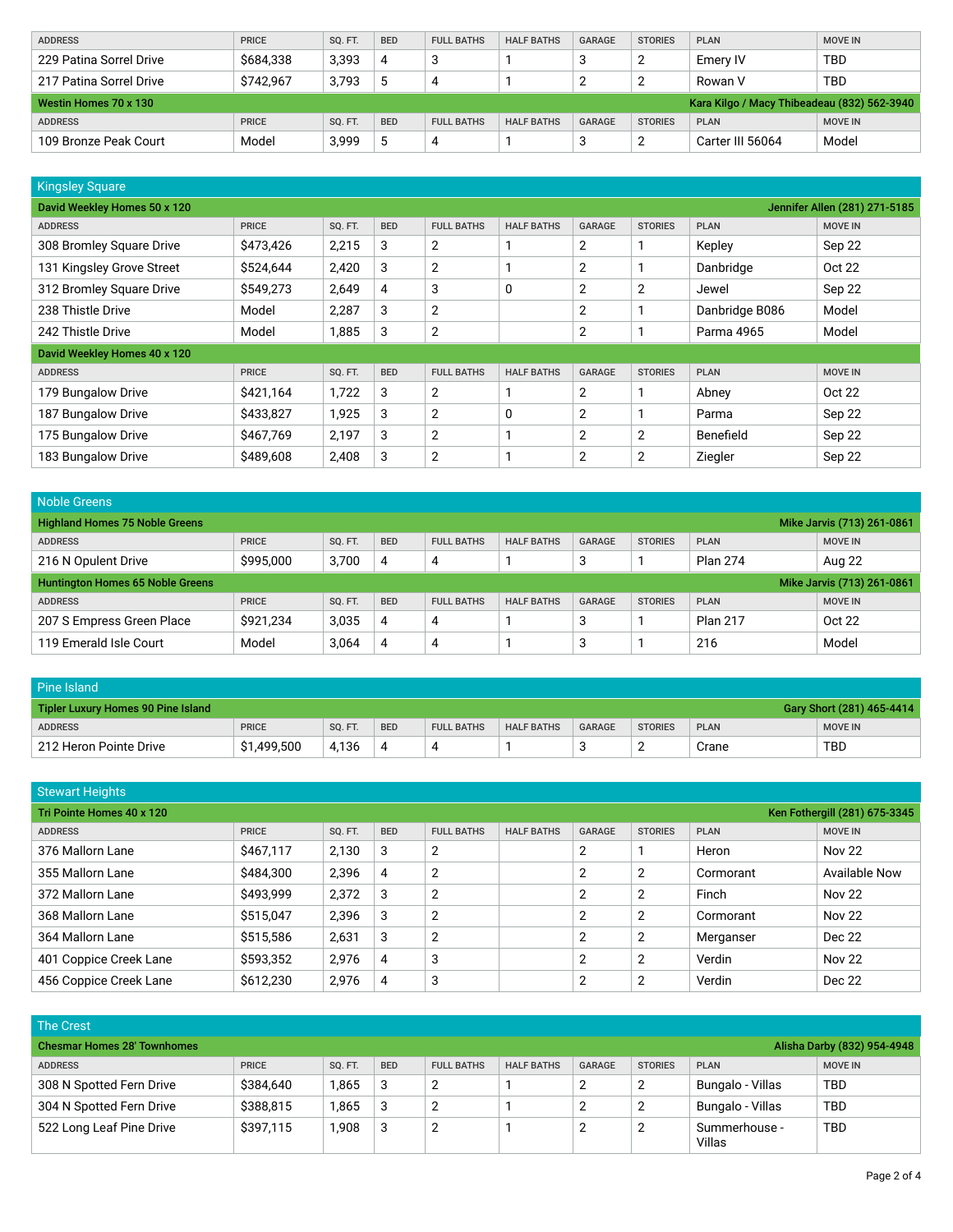| 110 Handley Drive                 | Model        | 1,865   | 3          | $\overline{2}$    | 1                 | 2              | $\overline{2}$   | 7011 / 7013<br>Bungalo     | Model                                           |
|-----------------------------------|--------------|---------|------------|-------------------|-------------------|----------------|------------------|----------------------------|-------------------------------------------------|
| 114 Handley Drive                 | Model        | 1,900   | 3          | $\overline{2}$    | 1                 | $\overline{2}$ | $\mathbf 2$      | 7031 / 7033<br>Summerhouse | Model                                           |
| <b>Chesmar Homes 40 x 120</b>     |              |         |            |                   |                   |                |                  |                            | Alisha Darby (832) 954-4948                     |
| <b>ADDRESS</b>                    | <b>PRICE</b> | SQ. FT. | <b>BED</b> | <b>FULL BATHS</b> | <b>HALF BATHS</b> | <b>GARAGE</b>  | <b>STORIES</b>   | <b>PLAN</b>                | <b>MOVE IN</b>                                  |
| 329 Rise Lane                     | \$420,040    | 2,247   | 4          | 2                 | 1                 | 2              | $\overline{2}$   | Chicago                    | <b>TBD</b>                                      |
| 376 Rise Lane                     | \$420,415    | 1,994   | 3          | 2                 | 1                 | $\overline{2}$ | $\overline{2}$   | Houston                    | <b>TBD</b>                                      |
| 364 Rise Lane                     | \$423,315    | 2,247   | 4          | 2                 | 1                 | 2              | $\overline{2}$   | Chicago                    | <b>TBD</b>                                      |
| 336 Rise Lane                     | \$458,590    | 2,432   | 4          | 3                 | 1                 | $\overline{2}$ | $\overline{2}$   | San Francisco              | <b>TBD</b>                                      |
| 360 Rise Lane                     | \$461,915    | 2,425   | 4          | 2                 | 1                 | $\overline{2}$ | $\overline{2}$   | Durham                     | <b>TBD</b>                                      |
| 521 Shine Court                   | \$493,965    | 2,630   | 4          | 2                 | 1                 | $\overline{2}$ | $\overline{2}$   | Portland                   | <b>TBD</b>                                      |
| <b>Chesmar Homes 45 x 120</b>     |              |         |            |                   |                   |                |                  |                            | Alisha Darby (832) 954-4948                     |
| <b>ADDRESS</b>                    | <b>PRICE</b> | SQ. FT. | <b>BED</b> | <b>FULL BATHS</b> | <b>HALF BATHS</b> | <b>GARAGE</b>  | <b>STORIES</b>   | <b>PLAN</b>                | <b>MOVE IN</b>                                  |
| 110 Canary Island Circle          | Model        | 1,702   | 3          | $\overline{2}$    | 0                 | 2              | 1                | 4582 Ann Arbor             | Model                                           |
| Highland Homes 55 x 120           |              |         |            |                   |                   |                |                  |                            | Hunter Ferguson (936) 588-2072                  |
| <b>ADDRESS</b>                    | <b>PRICE</b> | SQ. FT. | <b>BED</b> | <b>FULL BATHS</b> | <b>HALF BATHS</b> | <b>GARAGE</b>  | <b>STORIES</b>   | <b>PLAN</b>                | <b>MOVE IN</b>                                  |
| 308 Mallory Court                 | \$675,000    | 2,519   | 4          | 3                 | 0                 | 2.5            | $\mathbf{1}$     | <b>Plan 539</b>            | Oct 22                                          |
| 127 Everest Drive                 | \$700,000    | 2,828   | 3          | 2                 | 1                 | 2.5            | $\mathbf{1}$     | <b>Plan 543</b>            | Oct 22                                          |
| 145 Everest Drive                 | \$708,225    | 2,954   | 4          | 3                 | 0                 | $\overline{2}$ | $\mathbf{1}$     | <b>Plan 542</b>            | Sep 22                                          |
| 428 N Hillary Step Place          | \$772,237    | 3,103   | 5          | 4                 | 0                 | 3              | $\overline{2}$   | <b>Plan 539</b>            | <b>Nov 22</b>                                   |
| 321 Mallory Court                 | \$865,000    | 3,647   | 5          | 5                 | 1                 | 3.5            | $\overline{2}$   | <b>Plan 566</b>            | <b>Jul 22</b>                                   |
| 114 Canary Island Circle          | Model        | 2,623   | 3          | 3                 | 0                 | 3              | $\mathbf{1}$     | 540                        | Model                                           |
| <b>Highland Homes 40 x 120</b>    |              |         |            |                   |                   |                |                  |                            | Linda Hansberger (936) 588-6693                 |
| <b>ADDRESS</b>                    | <b>PRICE</b> | SQ. FT. | <b>BED</b> | <b>FULL BATHS</b> | <b>HALF BATHS</b> | <b>GARAGE</b>  | <b>STORIES</b>   | <b>PLAN</b>                | <b>MOVE IN</b>                                  |
| 540 W Cascade Heights Drive       | \$444,507    | 2,262   | 4          | 3                 | 0                 | $\overline{2}$ | $\overline{2}$   | Plan Windermere            | Aug 22                                          |
| 530 W Cascade Heights Drive       | \$539,039    | 2,360   | 4          | 3                 | 1                 | $\overline{2}$ | 2                | Plan Everleigh             | Aug 22                                          |
| 264 Sky Top Drive                 | \$539,231    | 2,262   | 4          | 3                 | 0                 | $\overline{2}$ | $\boldsymbol{2}$ | Plan Windermere            | Sep 22                                          |
| 221 Sky Top Drive                 | \$582,551    | 2,664   | 5          | 3                 | 0                 | $\overline{2}$ | $\overline{2}$   | Plan Ellington             | Sep 22                                          |
| <b>Highland Homes 50 x 120</b>    |              |         |            |                   |                   |                |                  |                            | Linda Hansberger (936) 588-6693                 |
| <b>ADDRESS</b>                    | <b>PRICE</b> | SQ. FT. | <b>BED</b> | <b>FULL BATHS</b> | <b>HALF BATHS</b> | <b>GARAGE</b>  | <b>STORIES</b>   | <b>PLAN</b>                | <b>MOVE IN</b>                                  |
| 135 Hidden Peak Drive             | \$525,747    | 2,283   | 4          | 3                 | 0                 | $\overline{2}$ | $\mathbf{1}$     | Plan Denton                | Aug 22                                          |
| 263 Sky Top Drive                 | \$549,792    | 2,105   | 4          | 3                 | 0                 | $\overline{2}$ | $\mathbf{1}$     | Plan Ashwood               | Jul 22                                          |
| 256 Sky Top Drive                 | \$576,960    | 2,283   | 4          | 3                 | 0                 | 2              | 1                | <b>Plan Denton</b>         | Oct 22                                          |
| 251 Sky Top Drive                 | \$600,493    | 2,572   | 4          | 3                 | 0                 | $\mathbf{2}$   | 1                | Plan Grantham              | Oct 22                                          |
|                                   | \$616,129    | 2,572   | 4          | 3                 | 0                 | $\mathbf{2}$   | $\mathbf{1}$     | Plan Grantham              |                                                 |
| 217 Sky Top Drive                 |              |         |            |                   |                   |                |                  |                            | Sep 22                                          |
| 235 Sky Top Drive                 | \$621,418    | 2,855   | 5          | 4                 | 0                 | $\mathbf{2}$   | $\mathbf{2}$     | Plan Richmond              | <b>Oct 22</b>                                   |
| 118 Canary Island Circle          | Model        | 2,037   | 3          | $\mathbf{2}$      | 0                 | $\mathbf{2}$   | $\mathbf{1}$     | Amberley                   | Model                                           |
| Lennar 50 x 120<br><b>ADDRESS</b> | <b>PRICE</b> | SQ. FT. | <b>BED</b> | <b>FULL BATHS</b> | <b>HALF BATHS</b> | GARAGE         | <b>STORIES</b>   | <b>PLAN</b>                | <b>Marco Manrique (832) 426-5485</b><br>MOVE IN |
| 313 Sky Top Drive                 | \$425,300    | 2,111   | 3          | 2                 | 1                 | 2              | $\mathbf{1}$     | Sandstone                  | Sep 22                                          |
| 319 Sky Top Drive                 | \$425,350    | 2,047   | 3          | 2                 |                   | $\overline{2}$ | $\mathbf{1}$     | <b>Travertine II</b>       |                                                 |
|                                   |              |         |            |                   |                   |                |                  |                            | Sep 22                                          |
| 640 W Cascade Heights Drive       | \$430,000    | 2,393   | 4          | 3                 |                   | $\overline{2}$ | $\mathbf{1}$     | Russo II                   | Sep 22                                          |
| 283 Sky Top Drive                 | \$430,300    | 2,111   | 3          | 2                 | 1                 | $\mathbf{2}$   | $\mathbf{1}$     | Sandstone                  | Sep 22                                          |
| 106 Canary Island Circle          | Model        | 2,841   | 4          | 3                 | 1                 | $\sqrt{2}$     | $\mathbf{2}$     | Alabaster II 3765          | Model                                           |
| Perry Homes 50 x 120              |              |         |            |                   |                   |                |                  |                            | Susan Franz (936) 449-5010                      |
| <b>ADDRESS</b>                    | <b>PRICE</b> | SQ. FT. | <b>BED</b> | <b>FULL BATHS</b> | <b>HALF BATHS</b> | GARAGE         | <b>STORIES</b>   | <b>PLAN</b>                | <b>MOVE IN</b>                                  |
| 344 Sky Top Drive                 | \$570,900    | 2,189   | 3          | $\overline{2}$    |                   | $\overline{2}$ | $\mathbf{1}$     | 2189W                      | <b>Oct 22</b>                                   |
| 338 Sky Top Drive                 | \$589,900    | 2,488   | 4          | 3                 | 1                 | 2              | 2                | 2442W                      | Sep 22                                          |
| 314 Sky Top Drive                 | \$590,900    | 2,504   | 4          | 3                 |                   | $\overline{2}$ | $\mathbf{1}$     | 2504W                      | Sep 22                                          |
| 302 Sky Top Drive                 | \$594,900    | 2,357   | 4          | 3                 |                   | $\overline{2}$ | $\mathbf{1}$     | 2357W                      | Sep 22                                          |
| 318 Mistletoe Ridge Court         | \$599,900    | 2,797   | 4          | 3                 | 1                 | $\mathbf{2}$   | $\overline{c}$   | 2797W                      | <b>Available Now</b>                            |
| 680 W Cascade Heights Drive       | \$601,900    | 2,504   | 4          | 3                 |                   | $\overline{2}$ | $\mathbf{1}$     | 2504W                      | <b>Oct 22</b>                                   |
| 297 Sky Top Drive                 | \$611,900    | 2,545   | 4          | 3                 |                   | $\mathbf{2}$   | $\mathbf{1}$     | 2545W                      | Oct 22                                          |